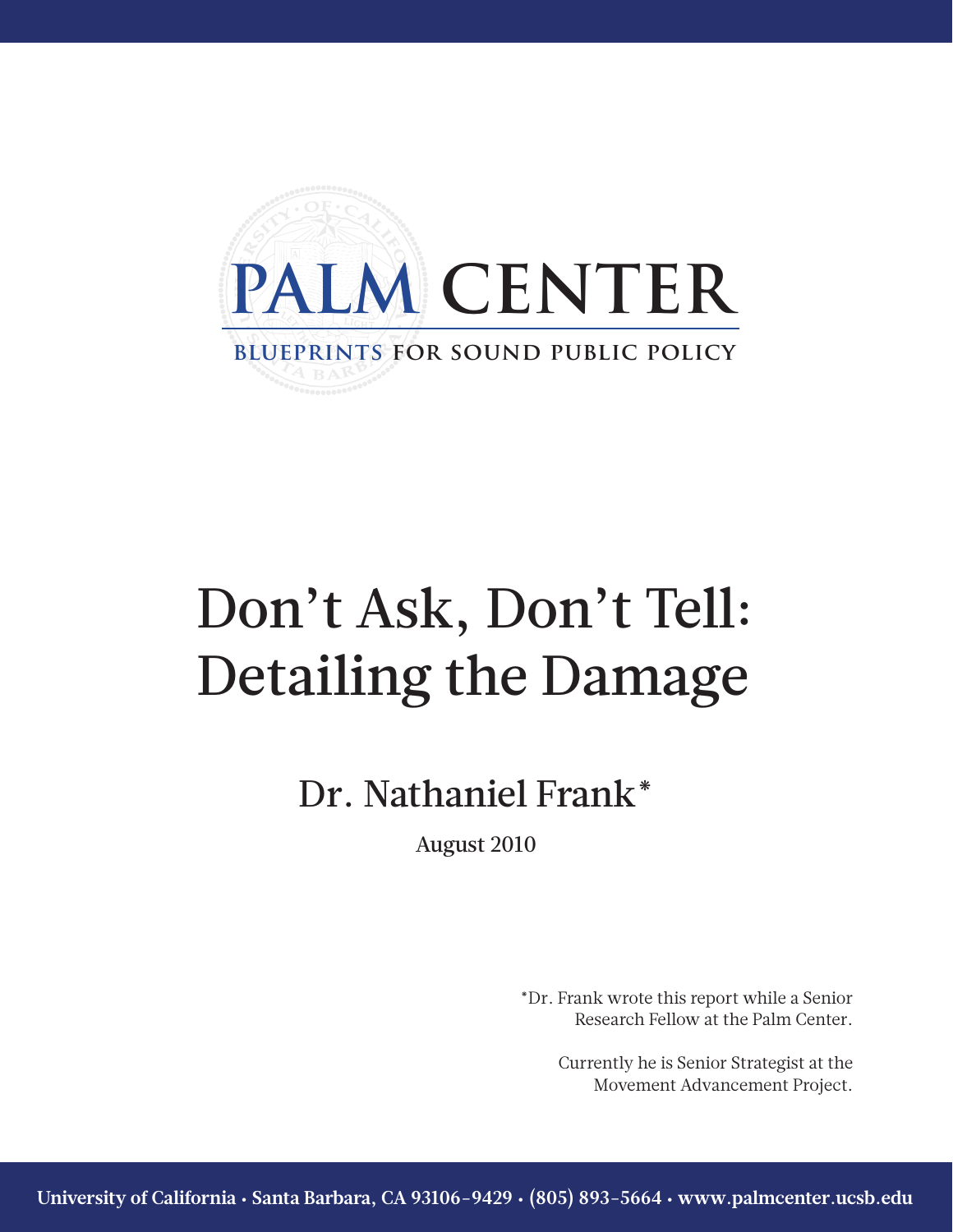# **Contents**

| Overview                                                              | $\overline{2}$ |
|-----------------------------------------------------------------------|----------------|
| Cost Snapshot                                                         | 3              |
| Loss of Critical Skills and Qualified Personnel                       | $\overline{4}$ |
| Costs in Recruitment and Retention: Reliance on Less-Qualified Troops | 5              |
| Costs to Unit Cohesion, Privacy, and Morale                           | 7              |
| The Costs of DADT: The Military's View                                | 8              |
| Damage to Morale and Readiness of Gay and Lesbian Troops              | 9              |
| Financial costs                                                       | 11             |
| <b>Notes</b>                                                          | 12             |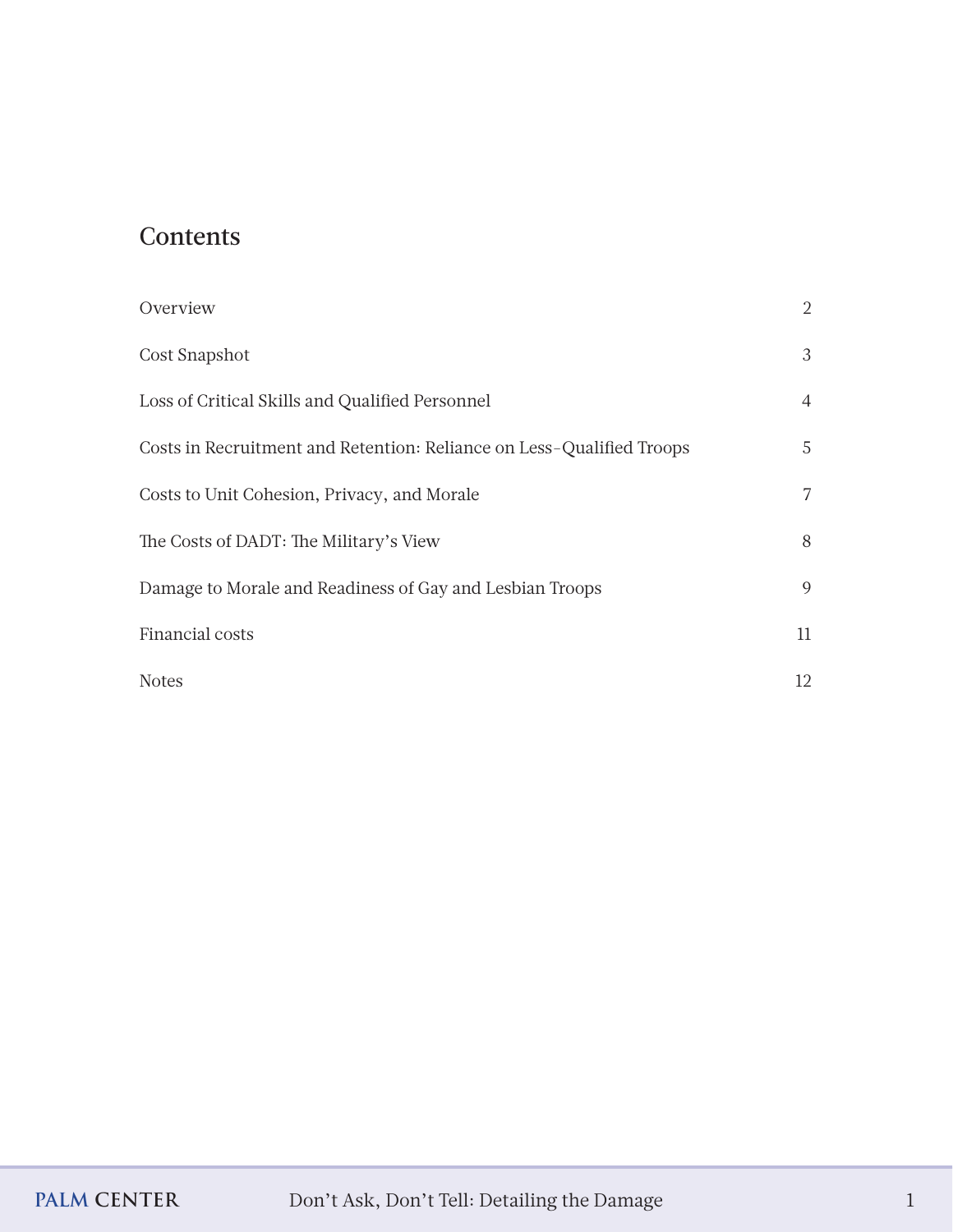#### **Overview**

Recently, top military leaders, along with many lawmakers and much of the public, have called for an end to the "don't ask, don't tell" policy that bans gays from serving openly in the military. Polls consistently show a solid majority of Americans are against the policy, and Adm. Mike Mullen, Chairman of the Joint Chiefs of Staff and the highest uniformed person in the nation, said in February that lifting the ban was "the right thing to do," echoing President Obama's sentiment in the 2010 State of the Union address.

Calls to end the ban have rested largely on the belief that the policy is unfair to gay, lesbian, and bisexual service members, and on a growing awareness of research showing that the policy is not necessary to preserve cohesion, readiness, or effectiveness. But while the policy is overwhelmingly seen as unjust and unnecessary, there is less consensus on whether it is actually harmful to the military, and therefore less of a sense of urgency about the need to repeal the law. Indeed, some defenders of the current policy say "don't ask, don't tell" is "working" and that there is no compelling reason to change it, particularly while the nation is engaged in two wars.

This report details a litany of costs incurred by the military, the troops—both gay and non-gay alike, and the nation as a result of DADT. Indeed research and experience now show that the policy is a costly failure that has had the opposite of its intended effect. DADT was supposed to preserve indispensable talent in the armed forces; protect privacy, morale, and unit cohesion; and let gays who did not voluntarily reveal their sexual orientation serve their country discreetly without undue hardship. It was, in short, supposed to make sexuality into a nonissue in the U.S. military.

Yet the actual impact of the policy has been quite different. Far from protecting military readiness, the policy has harmed it, sacrificing badly needed personnel that is replaced with less qualified talent; undermining cohesion, integrity, and trust through forced dishonesty; hurting the morale of gay troops by limiting their access to support services; wasting hundreds of millions of taxpayer dollars; invading the privacy of all service members—gay and non-gay alike—by casting a cloud of suspicion and uncertainty over the intimate lives of everyone in the armed forces; and damaging the military's reputation which makes it harder to recruit the best and brightest America has to offer.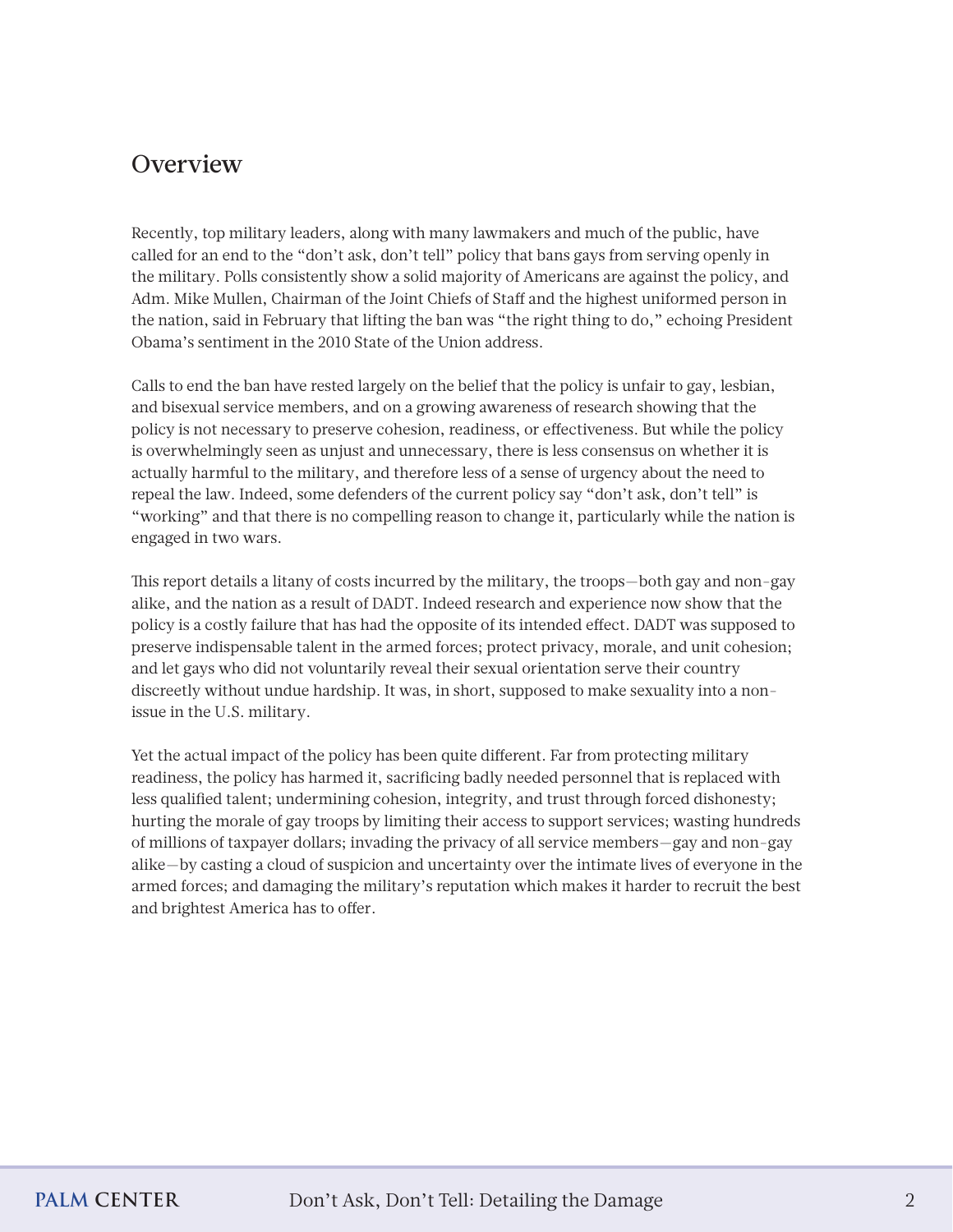#### **Cost Snapshot**

DADT has had the opposite of its intended effect by harming privacy, morale, readiness, recruitment, retention and cohesion instead of protecting them. The overall results of DADT have been to:

- 1. Waste the talents of thousands of essential personnel with "critical skills" who were fired for their sexual orientation, including Arabic language specialists, medical professionals, combat aviators, counter-intelligence agents, military police and more
- 2. Strike at the heart of unit cohesion by breaking apart cohesive fighting teams, and undermining trust, integrity, and honesty among soldiers
- 3. Hamper recruitment and retention by shrinking the pool of potential enlistees and discouraging many of America's best and brightest young people from joining, or remaining in, the military
- 4. Lower the quality of military personnel by discharging capable gay troops leaving slots to be filled through "moral waivers" that admit felons, substance abusers, and other high-risk recruits
- 5. Infect the morale of the estimated 66,000 gay, lesbian, and bisexual troops and their military peers who must serve in a climate of needless alienation, dishonesty, and fear
- 6. Impair the family readiness of gay, lesbian, and bisexual troops who are preparing for deployment since they cannot name their partners on paperwork
- 7. Hamstring tens of thousands of gay, lesbian, and bisexual service members from doing their jobs by limiting their access to support services that are essential to morale and readiness
- 8. Invade the privacy of all service members—gay and straight alike—by casting a cloud of suspicion and uncertainty over the intimate lives of everyone in the armed forces
- 9. Increase reports of harassment that are more difficult to investigate and harder to prevent because of the policy's strictures on gathering honest information and because of service members' inability to safely report abuse
- 10. Embarrass the military through consistently bad press reports on an institution increasingly seen as intolerant, widening the "civil-military gap" and further hampering recruitment efforts by alienating Americans who view the military as out of touch
- 11. Cost the American taxpayer hundreds of millions of dollars paid toward lost troop replacements, administrative enforcement, and defending the policy in court
- 12. Use up valuable time by officers who must investigate and discharge gay troops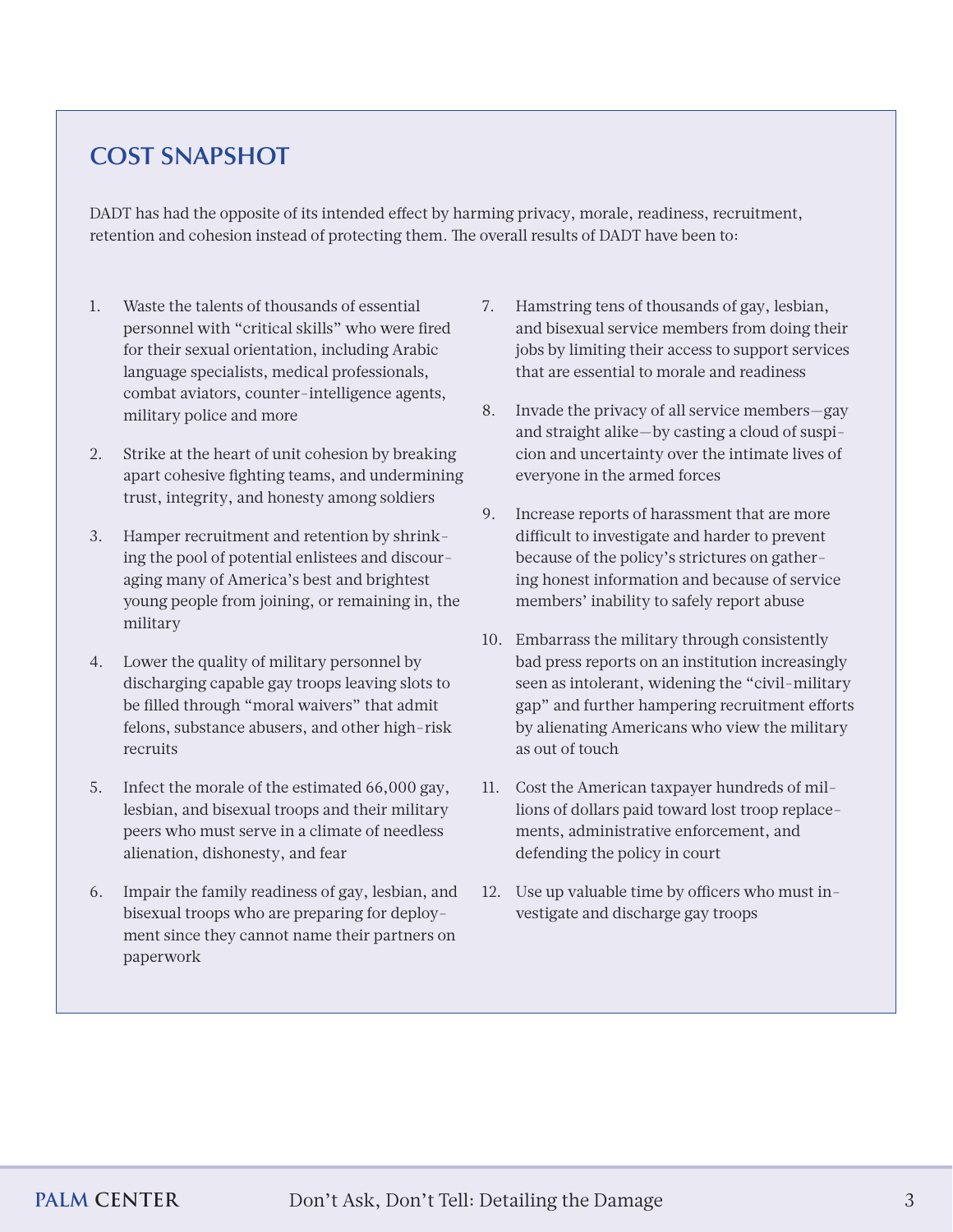## Loss of Critical Skills and Qualified Personnel

The clearest costs of "don't ask, don't tell" are the thousands of qualified service members who are discharged because of the policy, a number which reached 13,500 in fiscal year 2009. The lost troops include Arabic language specialists, pilots, doctors and other medical professionals, intelligence operators, military police, weapons experts and more. These figures do not capture the countless gay, lesbian, and bisexual troops who are spared a discharge but who decline to re-enlist because of the unique burdens placed upon their service, including that they are denied the opportunity to have relationships, start families, and enjoy the benefits that are considered critical to

the morale and retention of military members. The figures also do not count an untold number of young Americans who fail to consider joining the military because—gay or straight—they regard the military as an intolerant and outdated institution because of its discriminatory policy against gay Americans. The consequences to national security of the loss of critical skills is made clear by government statistics and reports decrying the shortage of qualified personnel in the armed forces, particularly during those recent times when recruitment and retention have suffered.

• According to GAO, 757 troops with "critical occupations" were fired under the policy between fiscal years 1994 and 2003. These included voice interceptors, interrogators, translators, explosive ordnance disposal specialists, signal intelligence analysts, and missile and cryptologic technicians.1

• Three hundred and twenty-two fired service members had skills in what the military deemed "an important foreign language." In the two years after 9/11 alone, 37 language experts with skills in Arabic, Korean, Farsi, Chinese, or Russian were discharged under the policy. All together, more than 58 Arabic language specialists were discharged as of 2003 because they were gay, and no doubt many more since then.<sup>2</sup>

• The military has also expelled hundreds of other gay troops with additional needed skills: 268 in intelligence, 57 in combat engineering, 331 in medical treatment, 255 in administration, 292 in transportation, 232 in military police and security, and 420 in supply and logistics between 1998 and 2003. It also ousted 49 nuclear, biological and chemical warfare experts; 52 missile guidance and control operators; and 150 rocket, missile and other artillery specialists.3

• In the first ten years of the policy, 244 medical specialists were fired, including physicians, nurses, biomedical laboratory technicians and other highly trained healthcare personnel. The military acknowledged it has struggled with shortfalls in recruitment and retention of medical personnel for the wars in Iraq and Afghanistan. The consequence of shortfalls in military medical specialists are particularly grave. According to a Senate report issued in 2003 by Senators Christopher Bond and Patrick Leahy, hundreds of injured National Guard and Army reserve soldiers received "inadequate medical attention" while housed at Fort Stewart because of a lack of preparedness that included "an insufficient number of medical clinicians and specialists, which has caused excessive delays in the delivery of care" and a "negative impact on morale."4

• Troop shortages result in the overtaxing of current forces, an over-reliance on the National Guard and reserves (who on average have less training, higher stress levels, and lower morale than full-time soldiers), extended deployments, stop-loss orders delaying discharges, more frequent rotations, and forced recalls.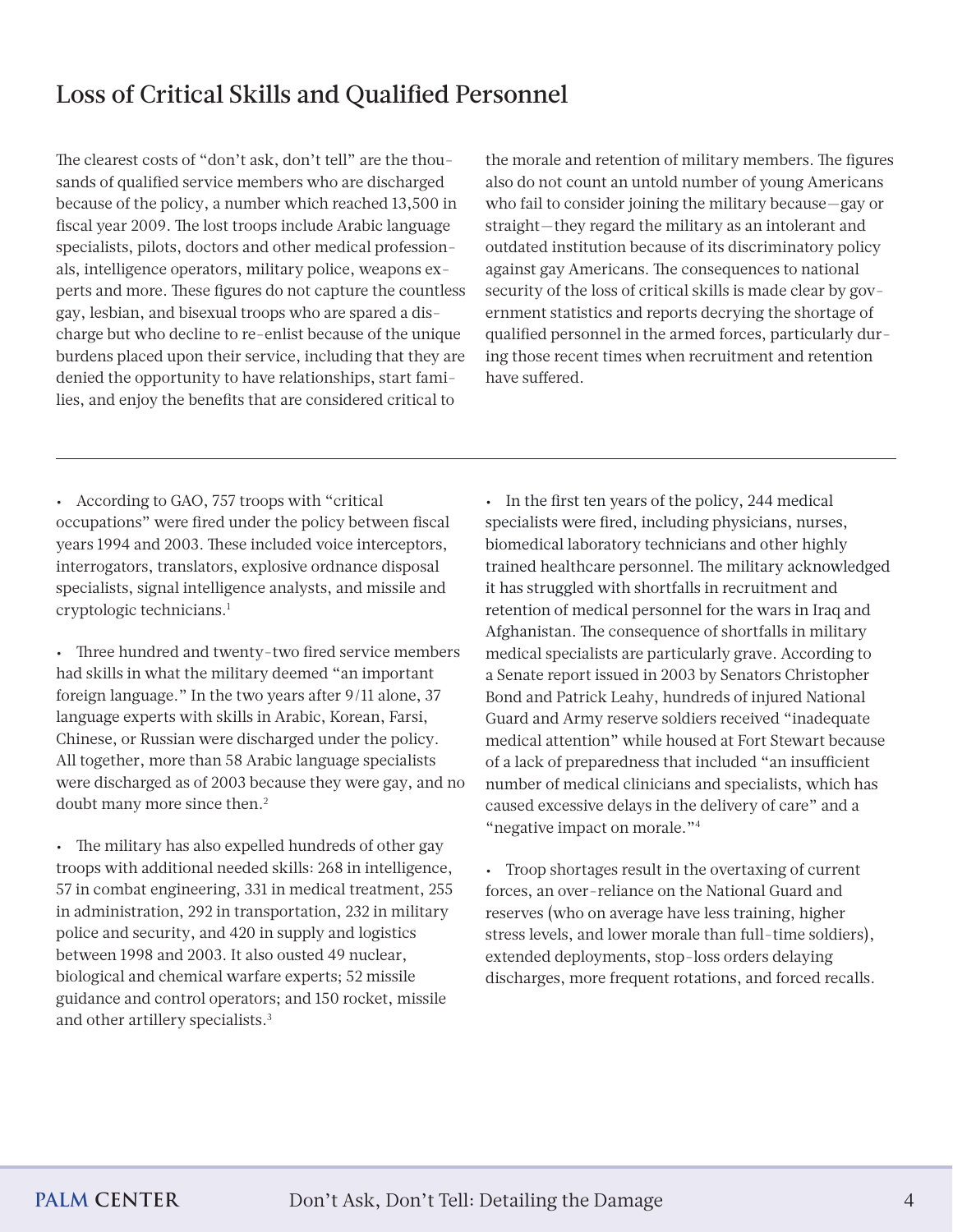## Costs in Recruitment and Retention: Reliance on Less-Qualified Troops

In addition to the direct loss of personnel through "homosexual conduct" discharges, DADT exacts significant costs in the military's ability to recruit and retain qualified personnel. Discharges under the policy have occurred in precisely the job categories where shortages have been most dire, and when slots are emptied, standards have been lowered in desperate attempts to fill them. The discharge figures do not capture those who leave or never sign up in the first place due to opposition to the policy, a position held by three quarters of the American public. In the years preceding and following 9/11, all four

major service branches were plagued with recruitment and retention shortfalls. The situation became so dire that Major General Michael Rochelle, head of Army recruiting called 2005 the "toughest recruiting climate ever faced by the all-volunteer army."5 Recruitment has been made tougher both by the banning of recruiters on campuses which oppose discrimination, and by harm to the military's reputation that results from this opposition, both of which widens a "civil-military" gap that concerns experts across the board.

• According to the Williams Institute at the UCLA School of Law, an additional 41,000 qualified gay Americans might join the military if the ban were lifted, and an additional 4,000 personnel might remain in uniform each year if they could do so without having to lie about their identities.<sup>6</sup>

• To fill recruitment shortfalls as the wars in the Middle East wore on, the Pentagon in 2004 began issuing mandatory recalls to thousands of troops for deployment to Iraq and Afghanistan. The Pentagon's recalls targeted specialists with needed skills in intelligence, engineering, medicine, administration, transportation, and security, the very same areas that were being drained by the discharge of capable gay and lesbian troops. The military could have avoided these involuntary recalls if it had not previously expelled competent gay troops in the very same fields: from 1998-2003 the military recalled 72 soldiers in communication and navigation but expelled 115 gay troops in that category; 33 in operational intelligence but expelled 50 gays; 33 in combat operations control but expelled 106. In total, while the Army announced in 2004 it would recall 5,674 troops from the Individual Ready Reserve, 6,273 troops had been discharged for being gay, lesbian or bisexual since 1998. Further, IRR units are less well-prepared and less cohesive because their personnel have not been training together while not on active-duty.<sup>7</sup>

• Rather than hiring or retaining competent gay troops, the military began to hire less competent recruits, including those who scored poorly on military aptitude test and enlistees who were granted "moral waivers" invitations to enlist despite a prior record of criminal activity or substance abuse that would normally prohibit entry, including murder, kidnapping, and "making terrorist threats." In 2005 the army increased by nearly 50 percent the number of new recruits it granted moral waivers. Between 2003 and 2006, 4,230 convicted felons, 43,977 individuals convicted of serious misdemeanors, including assault, and 58,561 illegal drug abusers were allowed to enlist. According to GAO, soldiers who are granted moral waivers are more likely to be discharged for misconduct than those who are not.8

• In the spring of 2005, the army reported it was recruiting higher numbers of ex-convicts, drug addicts, and high school dropouts, acknowledging that they were being advanced even when they had failed basic training, "performed poorly," and become a "liability." In 2005, the army hired 667 soldiers who scored in the lowest third of the military aptitude test—14 more than the military discharged the previous year under "don't ask, don't tell." Evidence shows that high school dropouts also have higher dropout rates from the service, are more difficult to train, are more prone to disciplinary problems, and are less likely to serve out their contracts.<sup>9</sup>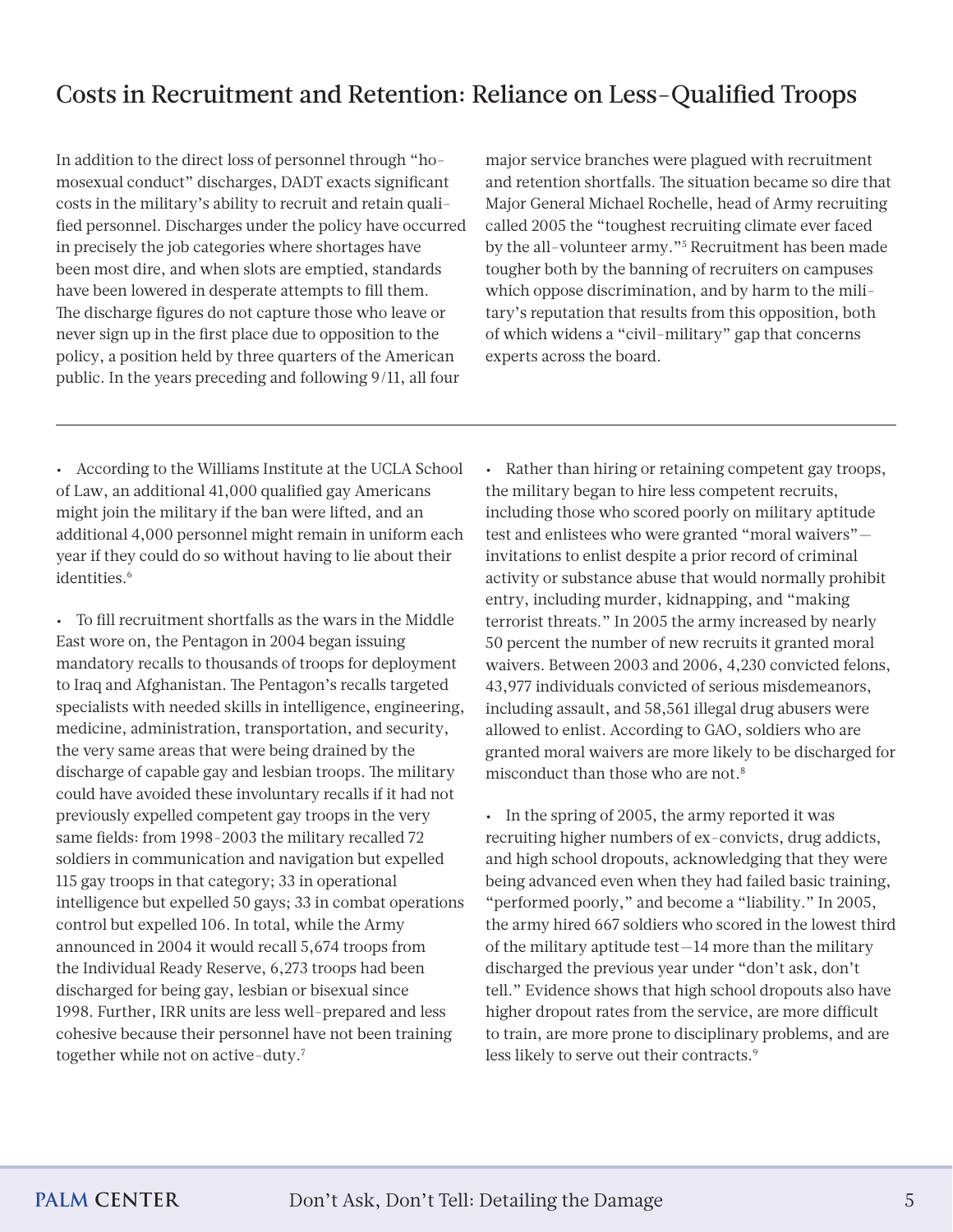• While some argue that the number of gay discharges are small, the military itself has found smaller losses unacceptable. In the summer of 2005, the military issued a memo instructing commanders to help "reverse the negative trend" in attrition by lowering standards to retain under-qualified personnel, including drug addicts, alcoholics and those who failed to perform adequately or pass physical fitness tests. "By reducing attrition 1%, we can save up to 3,000 initial-term soldiers," said the memo." That's 3,000 more soldiers in our formations."10 The memo concluded, "Each soldier retained reduces the strain on recruiting command and our retention program, which must replace every soldier who departs the Army early."11 This memo expresses the military's own view of the high costs of losing a much smaller number of personnel than the 13,500 separated for homosexual conduct.

• Evidence shows that "don't ask, don't tell" harms the military's reputation by embarrassing the military, which further hampers recruitment efforts by alienating Americans who view the military as out of touch. In recent years, the role of DADT in widening "civil-military gap" has been evidenced as mainstream commentators as well as small and even conservative newspapers throughout the country have blasted the policy. "Military Dumb in Any Language," read the headline of an editorial in the *Charleston Gazette*. "The Pentagon has let prejudice come in the way of the fight against terror," read the editorial. The *Atlanta Journal-Constitution* called the policy "ludicrous" and wrote that it was "utterly inconceivable that our government would compromise the safety of the nation" by firing nearly 10,000 troops

just for being gay. And the *USA Today* editorialized that "The current policy lacks common sense."12

• According to an article in *Armed Forces & Society* by Dr. Aaron Belkin of the Palm Center, the current policy on gay and lesbian service members harms the military's reputation in at least four ways: it is inconsistent with public opinion; it elicits scathing criticism in the media while garnering almost no positive coverage; it fosters anti-military sentiment on university campuses, which use the policy as an occasion to protest the military generally; and it conflicts with the views of key segments of the military, especially junior enlisted members and certain high-ranking officers who now support openly gay service.13

• Since DADT was implemented, more than two thousand high schools have sought to deny military recruiters access to students or student information largely as a result of opposition to the discriminatory policy. The Pentagon acknowledged that in just one year, high schools barred military officials from recruiting on campus more than 19,000 times. The military's constrained ability to recruit on campuses made it harder to fill shortfalls, and contributed to the reduced standards of incoming troops. The result, as described in a House Armed Services Committee report, was "higher operational risks, reduced readiness, and increased stress on both deployed and non-deployed forces." The services, it said, "are not able to attract sufficient high quality recruits to maintain the quality force so critical to readiness." The committee concluded that "further reductions to recruit quality standards present a very costly and dangerous risk to military readiness."14

#### **The Costs of DADT**

"There is no question that we need more skilled, dedicated personnel, and there is certainly some evidence that the current policy is getting in the way of that."

— Sen. Sam Nunn, former congressional sponsor of "don't ask, don't tell"

"To condone discreet homosexuality in the services while opposing the official acceptance of declared homosexuals is to set oneself up for the charge of hypocrisy."

— Prof. Charles Moskos, chief academic architect of "don't ask, don't tell"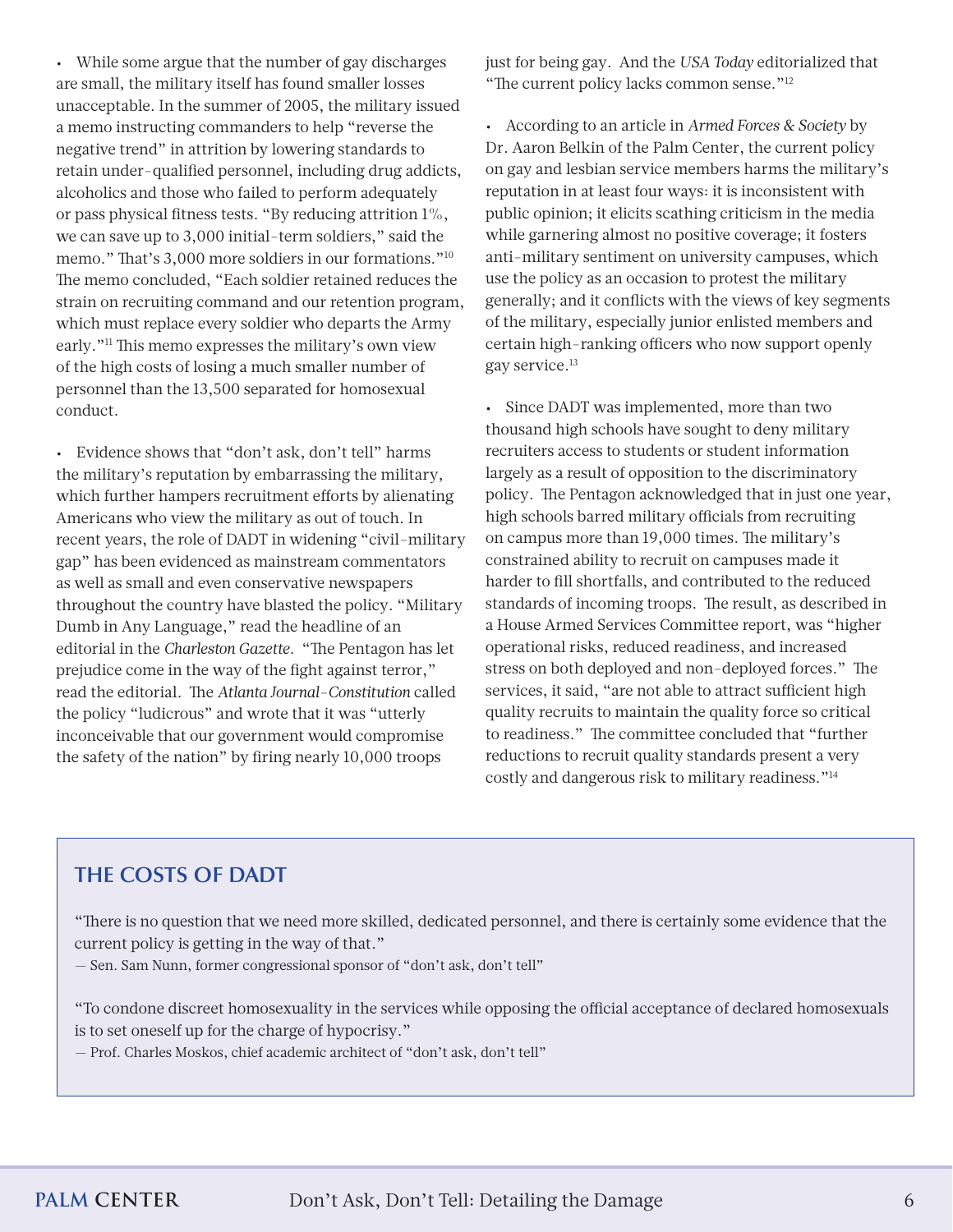# Costs to Unit Cohesion, Privacy, and Morale

While the "don't ask, don't tell" policy was supposed to preserve unit cohesion, evidence shows that it has instead undermined it by breaking apart cohesive fighting teams, undermining trust and honesty between soldiers, and depriving units of highly valued and valuable members of the team. Rather than protect privacy, it has undercut it by focusing excessive attention on people's private lives and by telling troops that there are gay people in their units but that they cannot know which unit mates are gay. The impact on morale has been devastating, especially on the estimated 66,000 gay troops, whose access to support services that are critical to readiness is constrained by the policy. The command climate suffers, however, for both gay and straight troops, as a result of forced dishonesty, and an environment of suspicion. Under the policy, the military has investigated, threat-

• In 2009, *Joint Force Quarterly*, a top military journal published for the Chairman of the Joint Chiefs of Staff, published a study citing a "growing gap between social mores and the law," and finding that, "if one considers strictly the lost manpower and expense, DADT is a costly failure." The author of the report, Col. Om Prakash, an active duty officer in the Air Force, concluded that the policy:

- » "has had a significant cost in both personnel and treasure"
- » "may do damage to the very unit cohesion that it seeks to protect
- » "has led to an uncomfortable value disconnect as homosexuals serving, estimated to be over 65,000, must compromise personal integrity
- » "has placed commanders in a position where they are expected to know everything about their troops except this one aspect
- » "is not supported by any scientific studies"15

ened, and even discharged straight service members, and turned people into informants against their friends and co-workers. The military also saw reports of anti-gay harassment mushroom once the policy was implemented, targeting not only gays but straights—often women who did not conform to male expectations of proper gender behavior, or who rebuffed or complained about unwanted male attention. Even when service members have followed the law and policy, they have frequently been investigated and discharged, even when their unit mates and superiors state that their presence is a boon to cohesion and their departure would be a detriment. The resulting atmosphere could be one of veritable witch hunts, accompanied by fear, uncertainty, and deception that impairs, by definition, cohesion and morale.

• Testimony in the case of Major Margaret Witt v. United States Department of the Air Force shows the damage to the unit that resulted from discharging a well respected officer when she was found to be a lesbian. According to declarations in the case by unit mates, the investigation and separation of Major Witt caused harm to the morale and cohesion of the unit. Major Witt was relied on for her leadership capabilities, and helped "ensure the safety" of the unit and the "effective chain of command" in the Squadron. One unit mate wrote that "I believe that the morale of the member [sic] of the 446th have been severely damaged because Major Witt is not allowed to continue to serve with our Squadron" and that "discharging Major Witt from the U.S. Air Force would be detrimental" and that "morale, cohesion, and good order would be severely jeopardized even further." Another wrote that "Major Witt played an important role in ensuring the good order, morale and cohesion of our Unit," showing that her discharge itself harmed the unit. Another said that the separation proceedings have made many unit members "upset and angry." Evaluations said that Major Witt's leadership contributed to "increasing overall worldwide capabilities and mission readiness of each squadron member," suggesting that removing her,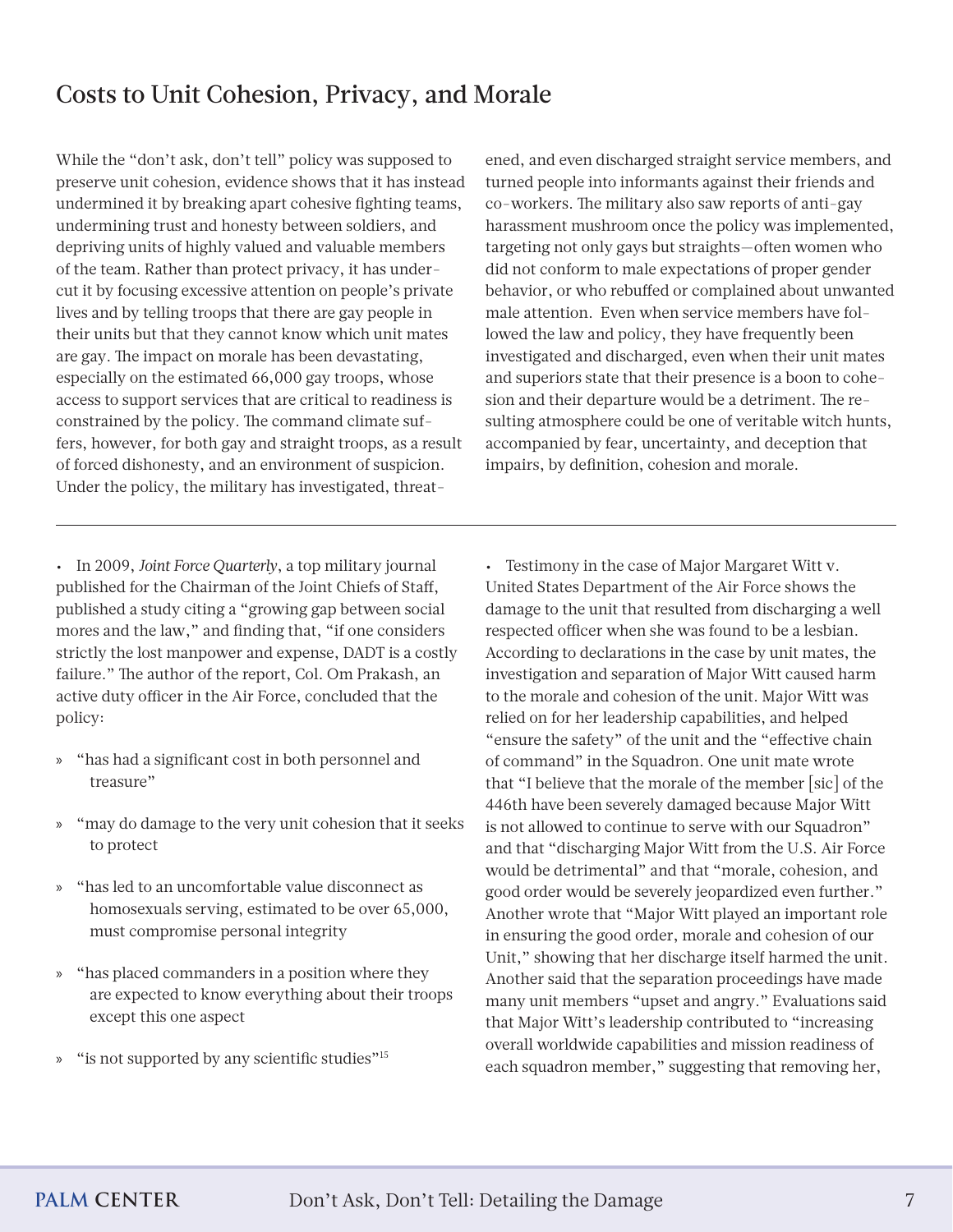absent other substantial benefits, would undercut the readiness of her unit.

• A 2009 study published in the journal, Military Psychology, pinpointed the damage to cohesion that can result when gay or lesbian troops are forced to conceal their orientation. The study, which marks the first empirical analysis of the relationship between sexual orientation concealment and unit cohesion in the military, found that sexual orientation disclosure is positively related to unit cohesion, while concealment and harassment are related negatively. Thus that forcing troops to conceal their sexual orientation appears to reduce cohesion.

• In a 2004 report authored by Palm Center's Senior Research fellow and based on in-depth interviews with gay and lesbian service members who served in Iraq or Afghanistan, nearly all the subjects reported that "don't ask, don't tell" impeded their capacity to bond with their peers, to develop trust within their units, to discuss basic

personal matters, and to achieve maximum productivity in their working lives as fighters and support personnel. Many reported that, due to the policy's strictures on expression, they sometimes avoided socializing with their comrades, and were perceived by others as anti-social.

• The same report concluded that the policy frequently deprives gay and lesbian service members of access to support services, including medical care, psychological assistance and religious consultations, because they have no guarantee that personnel in these offices will hold their words in confidence. Reported hardships were exacerbated during deployment, when support networks and resources outside the military are less accessible.

• Research on foreign militaries summarized in a 2010 study finds that anti-gay discrimination policies result in "a climate of suspicion, paranoia, and harassment" and that "Policies restricting the participation of gay soldiers paradoxically make sexuality a more salient [and hence disruptive] issue."<sup>16</sup>

#### **The Costs of DADT: The Military's View**

"No matter how I look at the issue, I cannot escape being troubled by the fact that we have in place a policy which forces young men and women to lie about who they are in order to defend their fellow citizens. For me, personally, it comes down to integrity—theirs as individuals and ours as an institution,"

— Adm. Mike Mullen, Chairman of the Joint Chiefs of Staff, U.S Armed Forces

"This policy has had a significant cost in both personnel and treasure… and may do damage to the very unit cohesion that it seeks to protect."

— Col. Om Prakash (USAF), Dir. of Operations for Industrial Policy, Office of the Secretary of Defense

"This odious and divisive policy is virtually unworkable… and demeans the military as an honorable institution." — Rear Adm. John Hutson, former Judge Advocate General, U.S. Navy

"Because of my separation and the regulation that discriminates against homosexuals serving in the military, young people choose not to think about the military as a career."

— Col. Margarethe Cammermeyer, former Chief of Nursing, Army National Guard, discharged under DADT

"The morale of our members has been severely damaged because Major Witt is not allowed to continue to serve. Discharging Major Witt would be detrimental and I believe that our unit's morale, cohesion, and good order would be severely jeopardized even further."

— unit mate of Major Margaret Witt (USAF), former Chief of Medical Aircrew Standards and Evaluations, discharged under DADT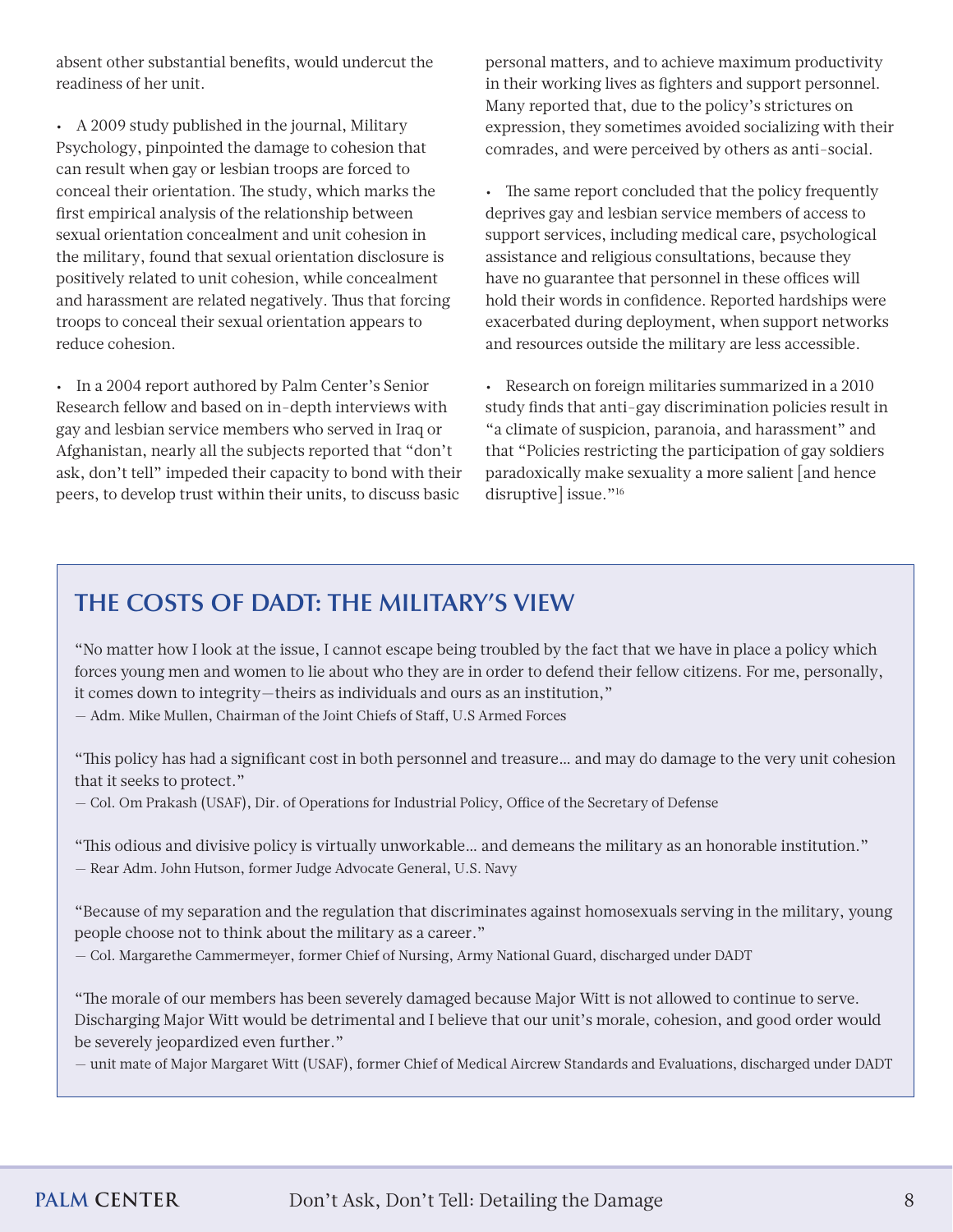# Damage to Morale and Readiness of Gay and Lesbian Troops

Many people believe that gays and lesbians should not need to share their sexual orientation, and that such details should remain a private matter. This section describes the experiences of over two dozen service members whose morale, careers, dignity, and even survival were badly impaired or destroyed as direct result of the

• Airman Sonya Harden was accused of being gay by a third-party accuser with whom she was in an ongoing quarrel over money. Even though she insisted she was straight, ex-boyfriends testified on her behalf, and her accuser eventually recanted, Harden was discharged.

• A witch hunt started at West Point when an academy counselor read and the army seized Cadet Nikki Galvan's journal, in which Galvan had confided private emotions about her sexuality. Feeling "violated and humiliated," and facing a discharge, Galvan resigned. The investigation expanded to over thirty other women at West Point.

• After assaulting and threatening to rape a female U.S. soldier stationed in South Korea, a group of male soldiers spread lies that she was a lesbian. Her commander threatened to imprison her if she did not admit being gay and identify other service members suspected of being gay. Even after a military judge dismissed the case for lack of evidence, her commander continued to pursue her discharge until the SLDN intervened and she obtained a transfer.

• Accused of rape of another man and other charges, Airman Bryan Harris faced life in prison. Air force lawyers reduced his sentence in exchange for the names of all of the men he had had sex with in the military. These men were promptly investigated, and the five who served in the Air Force were fired or court-martialed.

• Midshipman Robert Gaige wore a red ribbon in solidarity with AIDS victims, a gesture that is supposed to be entirely protected under DADT. Gaige's instructor, Major Richard Stickel, began to harass him and

current policy. The episodes reveal the costs of forced concealment and persecution of people based on their actual or perceived sexual orientation in the military, and show that gay people are not seeking any level of expressive freedom greater or lesser than what is rightly expected by straight people serving their country in uniform.<sup>17</sup>

encouraged others to do so as well. Eventually Gaige acknowledged his sexual orientation and was fired.

• After a shipmate's wife discovered Senior Chief Officer Timothy McVeigh's sexual identity through his AOL profile, investigators sought and obtained private information from AOL. A federal judge concluded that the navy had deliberately violated federal law and stopped McVeigh's discharge; McVeigh was allowed to retire with benefits intact.

• A friend saw a letter from PV2 Alexander Nicholson, a multi-lingual human intelligence collector, to an ex-boyfriend and reported the details to others in the unit. Hoping to contain the damage, Nicholson spoke with a superior, who turned the information over to the command. After being threatened with interrogation and a probing investigation into his private life, Nicholson was pressured to accept separation in exchange for an honorable discharge.

• After Airman Jennifer Dorsey reported an incident during which two women punched her repeatedly in the stomach while yelling, "You sick fucking dyke," her commander, Major Richard Roche, did not discipline the attackers but instead threatened an investigation into Dorsey's sexuality. Dorsey made a "voluntary" statement that she was gay and left under a "don't ask, don't tell" discharge.

• Coworkers of a member of the Coast Guard routinely accused him of being gay. One member of his unit threatened "If I ever find out for sure you're a fag, I'll kick your ass." The victim had little recourse to end the torment besides leaving the Coast Guard.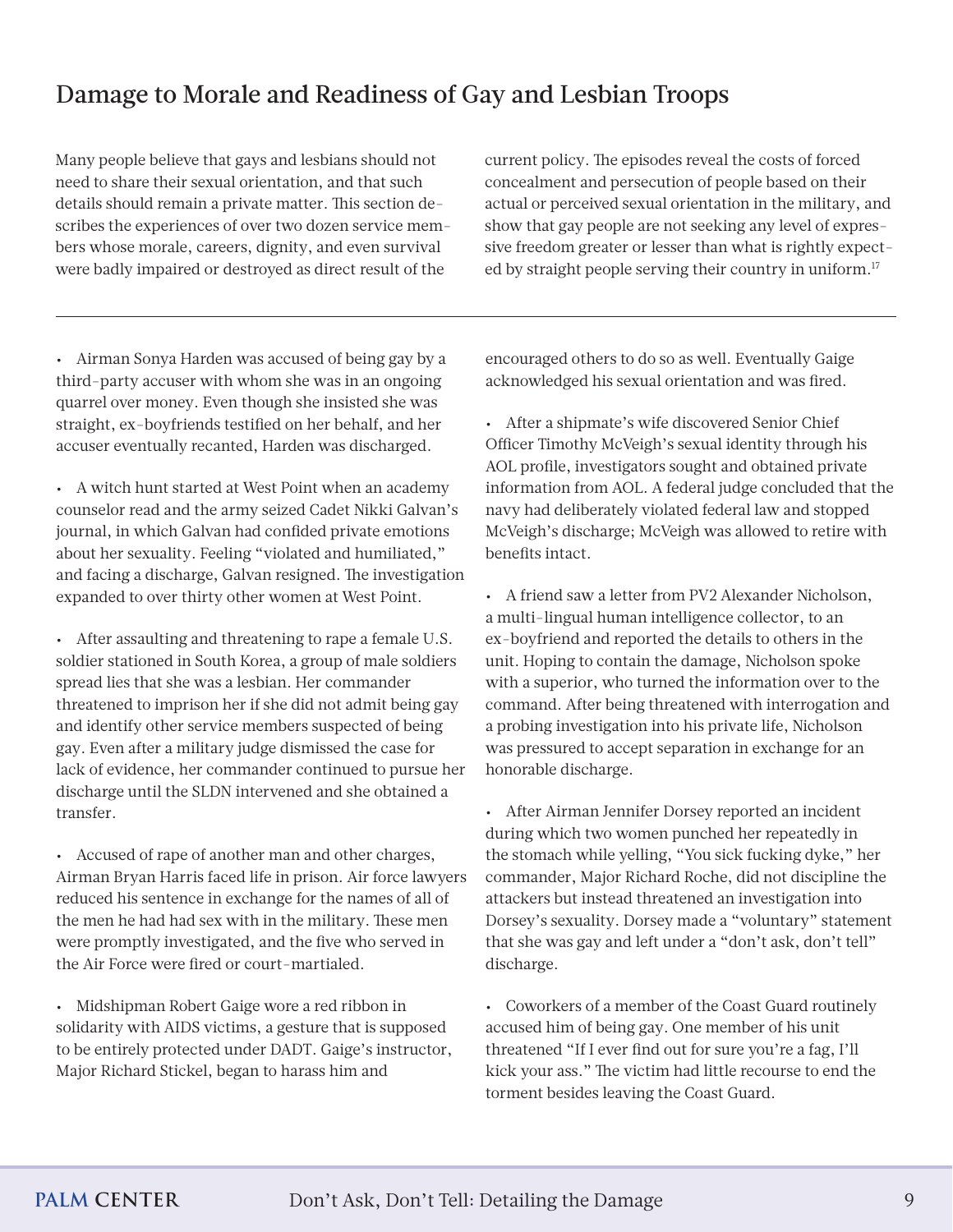• After being called "faggot" by his drill sergeant and threatened by other unit members, a private first class in the army was beaten with blankets and soap in the middle of the night. He eventually told his command he was gay and was fired.

• Airman Sean Fucci "voluntarily" left the air force at the end of his service after facing extreme harassment, including notes that said, "Die fag" and "You can't hide, fag." Torn between protecting his safety and facing a possible discharge investigation, Fucci reported the events. An investigation into the threats was opened, but to no avail; Fucci was unable to provide sufficient evidence for the search to go anywhere because he was still in the closet and carefully had to watch what he said.

• In the tragic case of Private First Class Barry Winchell, a unit mate who suspected he was gay, Calvin Glover, goaded Wichell into a fist fight and lost. After suffering derision form his peers for having "his ass kicked by a faggot," Glover took a baseball bat to the bed of Winchell and bludgeoned him to death as he slept.

• During Operation Iraqi Freedom and Operation Enduring Freedom, an infantry soldier, Fred Fox, was unable to speak openly with army counselors due to "don't ask, don't tell" and was later diagnosed with posttraumatic stress disorder.

• When her partner was diagnosed with lung cancer, Captain Monica Hill explained the minimum details of her predicament necessary to request a deferred report date. The air force investigated her sexual orientation and discharged her a year after her partner died, while also trying to force Hill to pay back the cost of her medical school scholarship.

• Lieutenant Colonel Peggy Laneri took an early retirement in order to adopt a daughter with her wife and look after the needs of her family without putting her job and future retirement benefits at risk.

• Captain Austin Rooke said that while serving, he "never would have gone to clergy to discuss anything about my particular issues with my sexuality."

• Army Specialist Wendy Biehl opted for a discharge when her tour ended, having decided that the policy did not allow her to be herself. She said of her time in the military, "I really wasn't happy and that became a problem for me."

• Brian Hughes, an army ranger who was part of the team that rescued POW Jessica Lynch, decided not to reenlist because of the family life, since his partner was unable to come to events or plug into support networks that others took for granted.

• After hearing other commanders say "All fags should get AIDS and die" and trying to maintain a forbidden relationship, Army Staff Sergeant Brian Muller decided to come out. Muller, who had earned twenty-one medals at war in Bosnia and Afghanistan, said he was driven to leave by fear and uncertainty about the policy.

• Robert Stout, an army combat engineer who was out to most of his twenty-six-member platoon, served in three combat tours and earned three Army Achievement Medals, a Good Conduct Medal, and a Purple Heart. In April 2005, he announced that he would reenlist if he could be honest, but instead had to sign an agreement saying he would not (further) violate the "don't ask, don't tell" policy and served the remaining weeks of his contract.

• Patricia Ramirez, a language student at Defense Language Institute, came out to her commander after her and her girlfriend Julie Evans, also a DLI student, decided they could not tolerate a separation but couldn't request to be placed together like a married couple could. Her commander deemed her statement not credible, and Ramirez and Evans were not discharged until after this commanding officer left the military.

• Bleu Copas, an Arabic linguist in the 82nd Airborne Division who graduated from the Defense Language Institute, was outed by a string of anonymous emails, which inquiry officials theorized were from a jealous lover.

• Stephen Benjamin, a cryptologic interpreter who was out to nearly everyone he worked with, was called in for questioning for making a comment on the government computer system: "That was so gay—the good gay, not the bad one." Benjamin stated that, when he was discharged, "the only harm to unit cohesion that was caused was because I was leaving."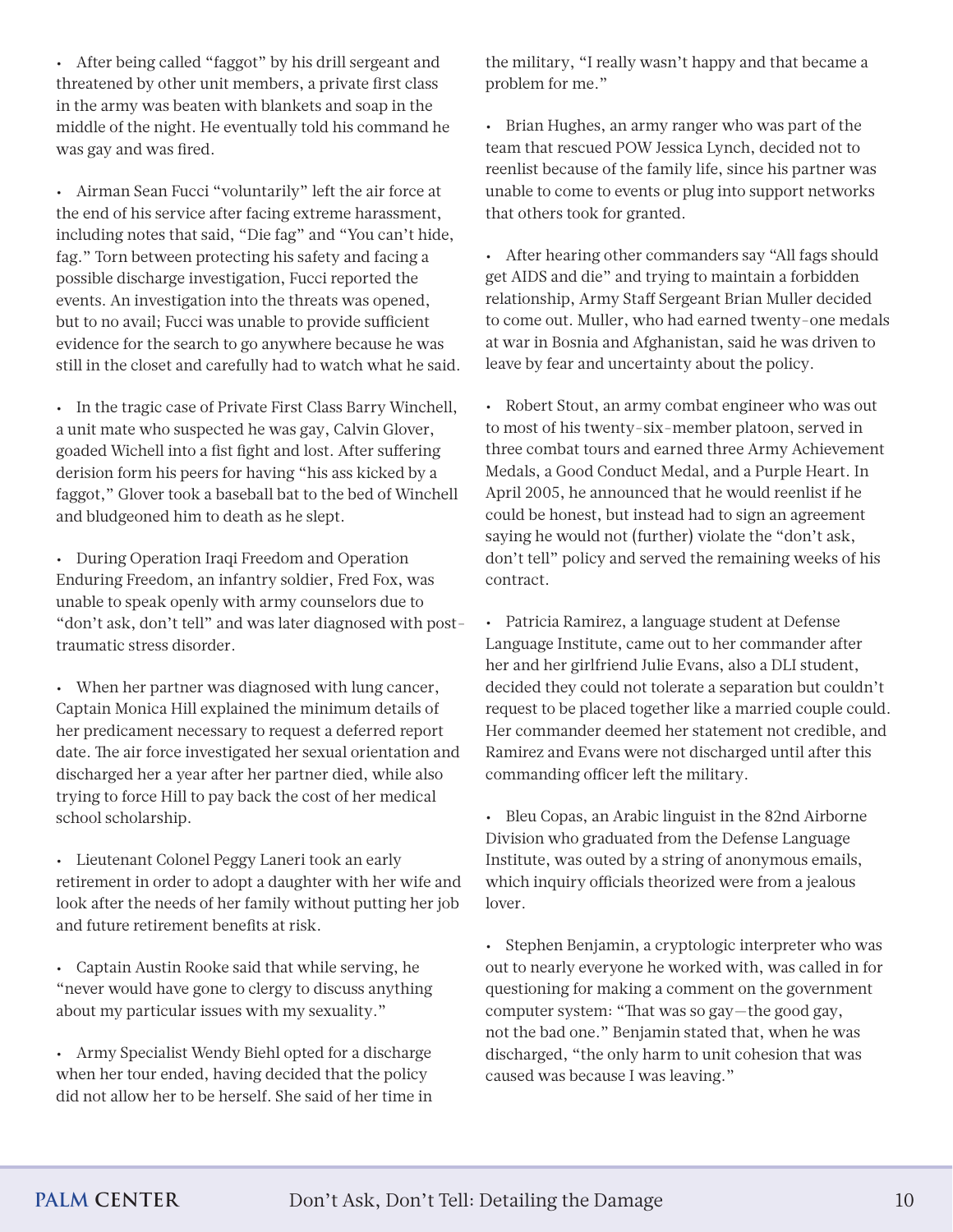• During medical school, a male civilian began to stalk and harass Beth Schissel, an air force officer and physician specializing in pediatric emergency medicine, threatening to out her as a tool of vengeance against someone they both knew well. Terrified, Schissel came out in hopes of blunting the stalker's weapon, and was discharged on September 10, 2001.

• Air Force Major Michael Almy was discharged after his private emails were searched based on an anonymous tip sent to his commander. He was removed from his job where he commanded 180 men and women in Iraq, stripped of his security clearance, and ultimately discharged despite never making a statement or

Financial costs

Estimating the overall cost of discharging those found to be gay, lesbian or bisexual from the U.S. military carries with it several challenges. The military itself says it does not maintain figures on these costs. The Government Accountability Office has several times produced detailed reports aiming to estimate these costs, but the limitations that even the GAO have encountered are so substantial that it titled a 2005 report, "Military Personnel: Financial

• In February 2005, the Government Accountability Office (GAO) released a report that found that during its first ten years, the "don't ask, don't tell" policy cost the military \$190.5 million: \$95.4 million to recruit replacements for service members separated under the policy and \$95.1 million to train them.18 However, the GAO acknowledged that it had difficulties in coming up with its estimate.19 In its estimate the GAO did not offset any of these costs with the value recovered by the military through the time troops served prior to their discharge.20 This likely resulted in a higher cost estimate than the actual number. GAO also appeared to underestimate costs by not including, for instance, the amount spent to train replacement officers, and by using inconsistent figures for the training costs they did include.

• In response to the GAO report, the Palm Center at the University of California at Santa Barbara organized committing an act that violated the policy. Major Almy was deployed to the Middle East four times with a unit that took daily mortar attacks, one of which he watched strike his own comrade. Almy was named one of the top officers in his field for the entire Air Force, and was replaced by a junior Captain who was less prepared for the job and far less respected by his troops.

• Jene Newsome, an aircraft armament system craftsman who spent nine years in the Air Force, was outed by the local police force after they spotted her marriage license to another woman in her home while seeking to question her wife on unrelated charges. Newsome had never told anyone in the military that she was a lesbian.

Costs and Loss of Critical Skills Due to DOD's Homosexual Conduct Policy Cannot Be Completely Estimated." The figures discussed here must be seen as conservative, since the totals indicated in the GAO figures consistently omitted many costs, including the legal, administrative, and personnel costs of enforcing and defending "don't ask, don't tell" both inside and outside the military (i.e. in civilian courts).

a Blue Ribbon Commission to study the GAO's report. The Commission comprised high-level military officials and academic experts in military affairs and finance. The Commission found that errors in GAO's methodology, including its failure to include length-of-training data and its misrepresentation of cost-of-training data, led to both over- and under-estimations of the total cost of implementing "don't ask, don't tell." When these overand under-estimations were reconciled, the Commission found that the "don't ask, don't tell" policy cost the Pentagon at least \$363.8 million to implement during its first ten years, or 91 percent more than originally reported by GAO. Because the Commission used conservative assumptions, even these finding should be seen as a lower-bound estimate.<sup>21</sup>

• In 2010, the Williams Institute, a think tank at UCLA School of Law, updated the costs to account for the years since Palm's earlier report was released. By applying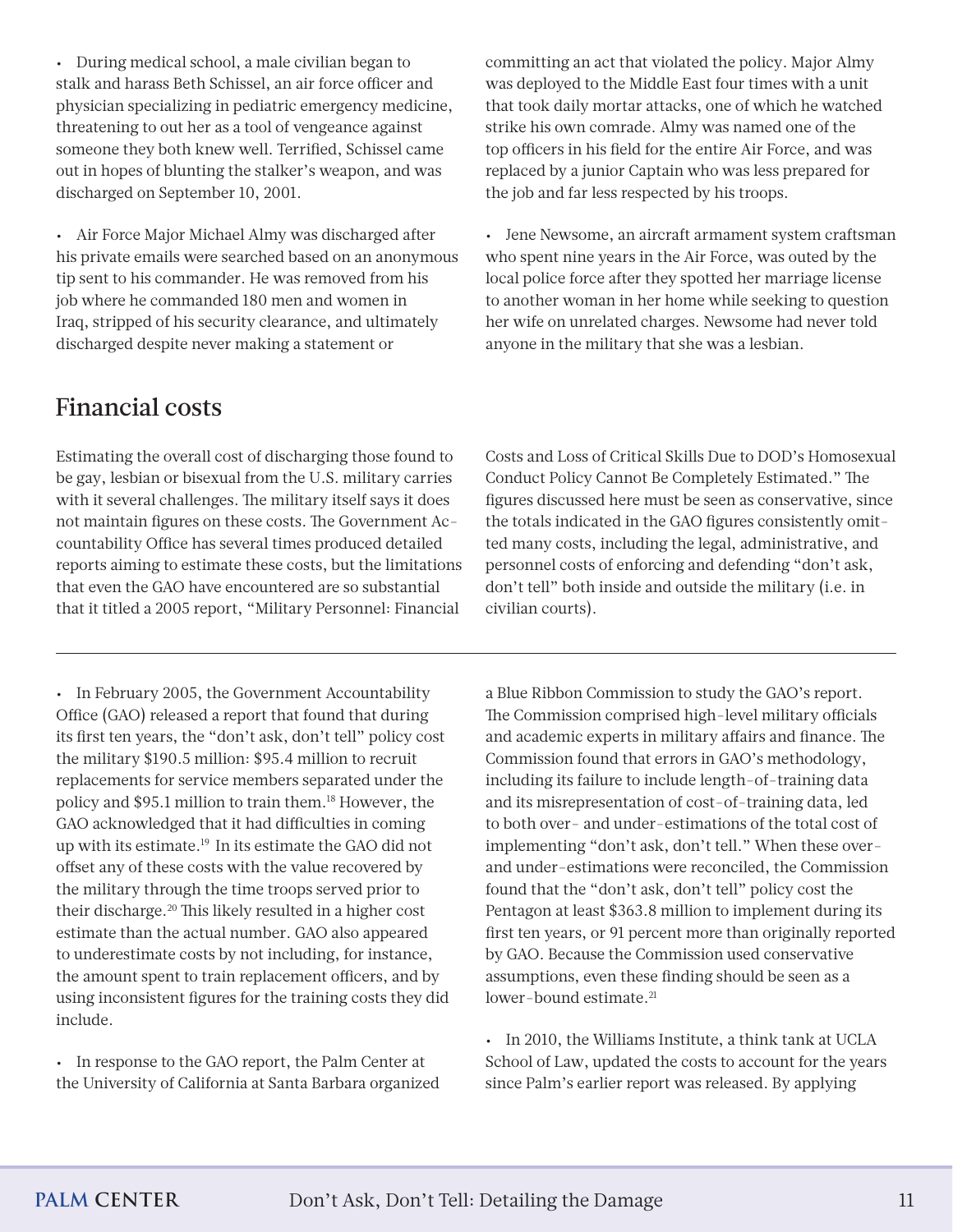the per-person costs calculated in the 2006 Blue Ribbon Commission report to the additional discharge figures of the intervening years, Williams put the new overall minimum cost of DADT at \$555 million.<sup>22</sup>

• According to a 1992 GAO report, there were 16,919 discharges for homosexual conduct between 1980 and 1990, with replacement costs totaling \$498,555,244. The Servicemembers Legal Defense Network has applied those annualized costs to the Pentagon's discharge figures for 1991, 1992, and 1993, thereby bringing the total cost of replacing lost troops between 1980 and 1993 to over \$567 million. That puts the total cost of enforcing the policy since 1980, when President Carter's service-wide gay ban went into effect, at over \$1 billion, keeping in mind that this figure is certainly an underestimation, since, as the GAO report points out, the calculations do not include several relevant administrative and legal costs of enforcing the policy.<sup>23</sup>

#### **Notes**

- 1. "Financial Costs and Loss of Critical Skills," GAO, February 2005.
- 2. "Financial Costs and Loss of Critical Skills," GAO, February 2005; the figures come from government data and published sources aggregated with knowledge of additional discharges confirmed in personal interviews.
- 3. Nathaniel Frank, "Revolving Door for Troops," *Washington Post*, July 12, 2004.
- 4. Christopher Bond and Patrick Leahy, "United States Senate National Guard Caucus: Report by Caucus Co-Chairs Senators Christopher S. Bond and Patrick J. Leahy on National Guard and Army Reservists on Medical Hold at Ft. Stewart, Georgia," Senate report, October 24, 2003, http://leahy.senate.gov/press/200310/102403a.html.
- 5. [CHECK WHICH OF THESE CITES THE MAJOR GENERAL] Jamie Wilson, "U.S. Army Lowers Standards in Recruitment Crisis," *The Guardian,* June 4, 2005; "Applications Drop at Military Academies," Reuters, June 14, 2005; Eric Schmitt, "Army Likely to Fall Short in Recruiting, General Says," *New York Times*, July 24, 2005; "Conflict in Iraq Hampers Enlisting," *St. Petersburg Times*, March 28, 2005; "For Recruiters, a Distant War Becomes a Tough Sell," *USA Today,* April 6, 2005; "Military Offering More, and Bigger, Bonuses," *USA Today*, February 21, 2005; Ann Scott Tyson, "Army Aims to Catch Up On Recruits in Summer," *Washington Post*, June 11, 2005; James Gordon, "It's Slim Pickin's: War Forcing Army to Accept Less-Qualified Recruits," *Daily News*, March 15, 2005.
- 6. Gary Gates, "Effects of 'Don't Ask, Don't Tell' on Retention among Lesbian, Gay, and Bisexual Military Personnel," Williams Institute, UCLA School of Law, March 2007, http://www.law.ucla.edu/williamsinstitute/publications/ EffectsOfDontAskDontTellOnRetention.pdf
- 7. Nathaniel Frank, "Revolving Door for Troops" *Washington Post*, July 12, 2004; Gregg Zoroya, "Army Allows Reserve Officers to Quit Rather Than Go to War," *USA Today*, December 20, 2005.
- 8. Michael Boucai, "Balancing Your Strengths Against Your Felonies: Considerations for Military Recruitment of Ex-Offenders," white paper, Palm Center, University of California, Santa Barbara, September 2007, http://www.palmcenter.org/files/ active/1/boucaiM\_strengthsFelonies\_092007.pdf.
- 9. The discharge figures are compiled by the Servicemembers Legal Defense Network from official Department of Defense and other government figures.
- 10. Jamie Wilson, "U.S. Army Lowers Standards in Recruitment Crisis," *The Guardian,* June 4, 2005.
- 11. See "Financial Costs and Loss of Critical Skills," GAO, February 2005; Moskos, "The Law Works*,"* October 27, 2003; Jamie Wilson, "U.S. Army Lowers Standards in Recruitment Crisis," *The Guardian,* June 4, 2005; Greg Jaffe, "To Fill Ranks, Army Acts to Retain Even Problem Enlistees," *Wall Street Journal*, June 3, 2005; Phillip Carter and Owen West, "Dismissed! We Won't Solve the Military Manpower Crisis by Retaining Our Worst Soldiers," Slate, June 2, 2005.